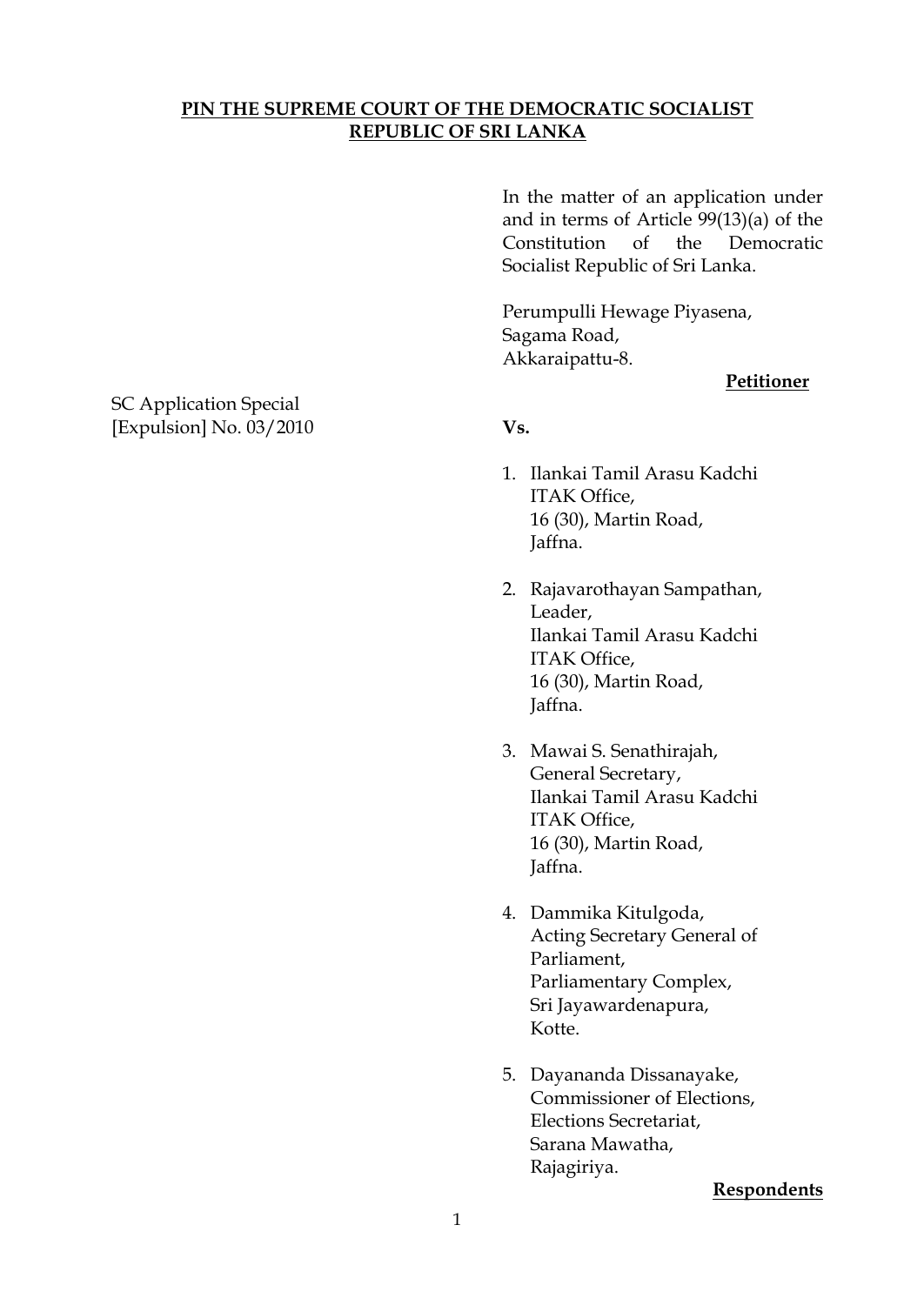APPLICATION under and in terms of Article 99(13)(a) of the Constitution of the Democratic Socialist Republic of Sri Lanka, 1978.

| <b>BEFORE</b>              | Hon. Saleem Marsoof, P.C., J.,<br>Hon. K. Sripavan, J.,<br>Hon. R. K. S. Suresh Chandra, J.                                                     |
|----------------------------|-------------------------------------------------------------------------------------------------------------------------------------------------|
| <b>COUNSEL</b>             | D.S. Wijesinghe, P.C with N.M. Saheed, Shantha<br>Jayawardena, Kaushalya Molligoda, Chamila<br>Talagala and Isuru Somadasa for the Petitioner   |
|                            | Kanag-Isvaran, P.C with Viran Corea,<br>K.<br>Lakshmanan Jayakumar, Niran Anketell<br>and<br>Juanita Arulanantham for the 3rd Respondent        |
|                            | Shavindra Fernando, Deputy Solicitor General, with<br>Nerin Pulle, State Counsel for the 4 <sup>th</sup> and the 5 <sup>th</sup><br>Respondents |
| Argued on                  | 18.1.2011, 24.1.2011 and 25.1.2011                                                                                                              |
| <b>Written Submissions</b> | 31.1.2011 (Initial Written Submissions)<br>3.2.2011 (Responses)                                                                                 |
| Decided on                 | 8.2.2011                                                                                                                                        |

## **SALEEM MARSOOF, J.**

The Petitioner has filed this application in terms of the proviso to Article 99(13)(a) of the Constitution of the Democratic Socialist Republic of Sri Lanka 1978, as subsequently amended, challenging his purported expulsion from the Ilankai Tamil Arasu Kadchi (ITAK), which is a recognized political party on whose nomination paper his name admittedly appeared at the time of his election as a Member of Parliament for the Digamadulla District at the April 2010 General Election. By his Petition dated 10<sup>th</sup> December 2010, the Petitioner has challenged on the various grounds set out therein, his purported expulsion from the said party as communicated to him by the letter dated 28th November 2010 "P12" under the hand of the General Secretary of the party, which reads as follows:-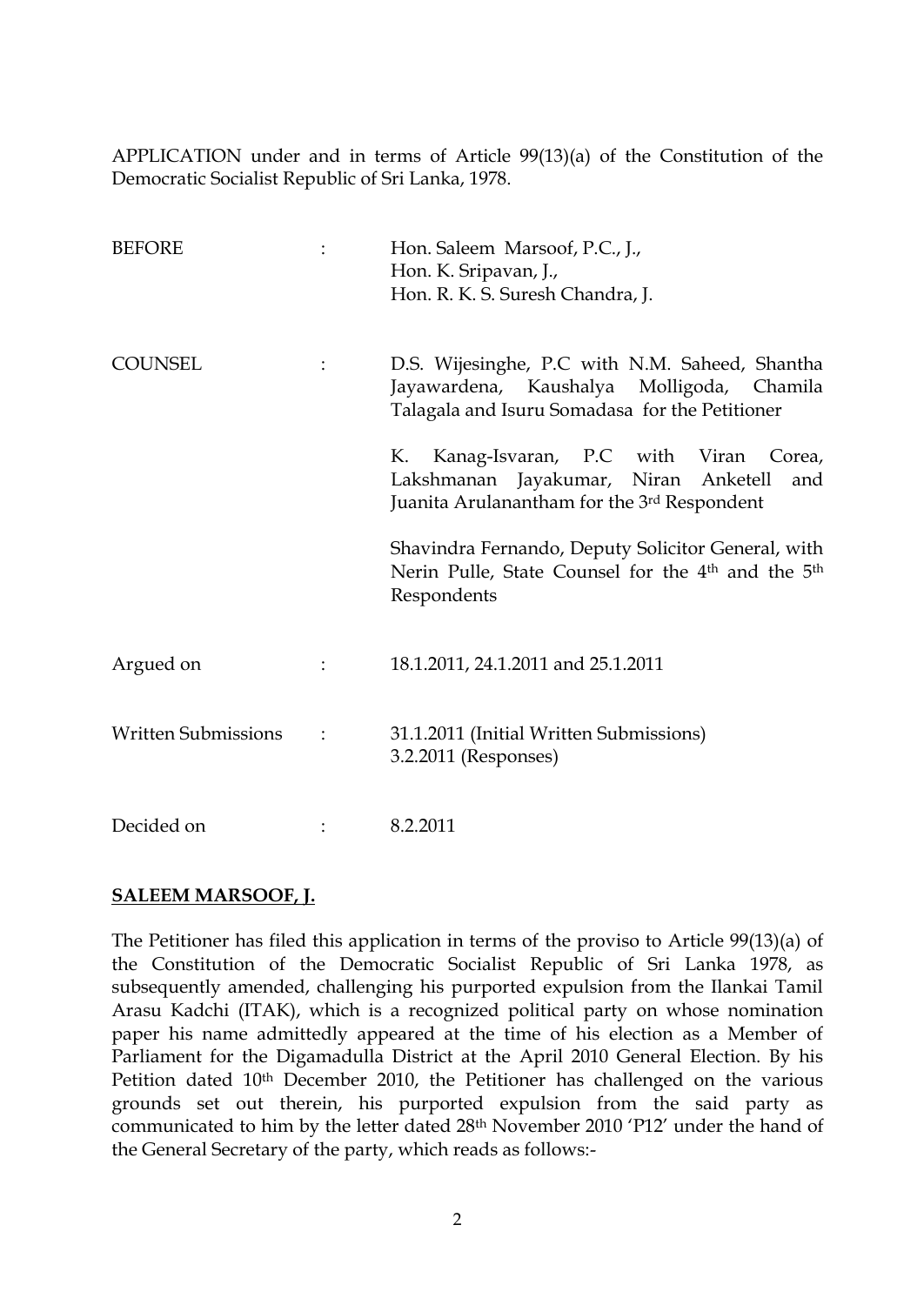#### ILANKAI TAMIL ARASU KADCHI

இ.த.அ.க.அலுவலகம்: interval and a series of the series of the series of the series of the series of the series o 16 (30) khh;bd; tPjp, 16 (30) Martin Road, aho ;g;ghzk;, ,yq;if Jaffna, Sri Lanka.

P.H.Piyasena Esq., 28th November 2010

Sagama Road, Akkaraipattu 8.

Registered Post

Dear Mr. Piyasena,

### Expulsion from the membership of the ITAK

This refers to the disciplinary proceedings initiated against you for acting against the party discipline.

The *Disciplinary Committee* of the ITAK that met today (28.11.2010) has *unanimously recommended* that you be expelled from the party membership forthwith.

Accordingly, *you are hereby expelled* from the membership of the political party, Ilankai Thamil Arasu Kadchi (ITAK).

Yours sincerely, Sgd./ Mawai S. Senathirajah General Secretary, Ilankai Thamil Arasu Kadchi *(italics added by me for emphasis)* 

In his Petition, the Petitioner has prayed for a declaration that the said decision to expel him from the ITAK as communicated by "P12" is invalid and of no force or avail in law and for a determination that the said expulsion was invalid. He has also prayed for an order declaring that the Petitioner has not ceased to be a Member of Parliament and that he continues to be and remains a Member of Parliament.

### *Preliminary Objection*

A preliminary objection was taken at the outset to the maintainability of this application on the basis that the Petitioner was not entitled to the relief prayed for by him in view of the alleged suppressions and misrepresentations of material facts contained in the Petition filed by the Petitioner, and his alleged failure to discharge the duty of full disclosure of all material facts imposed by law on any person invoking the jurisdiction of court for the grant of injunctive and discretionary relief. As the said objection involved mixed questions of facts and law, and in view of the time constraints imposed by Article 99(13)(a) of the Constitution, after hearing submissions of all learned Counsel on this objection, the decision of court was deferred until after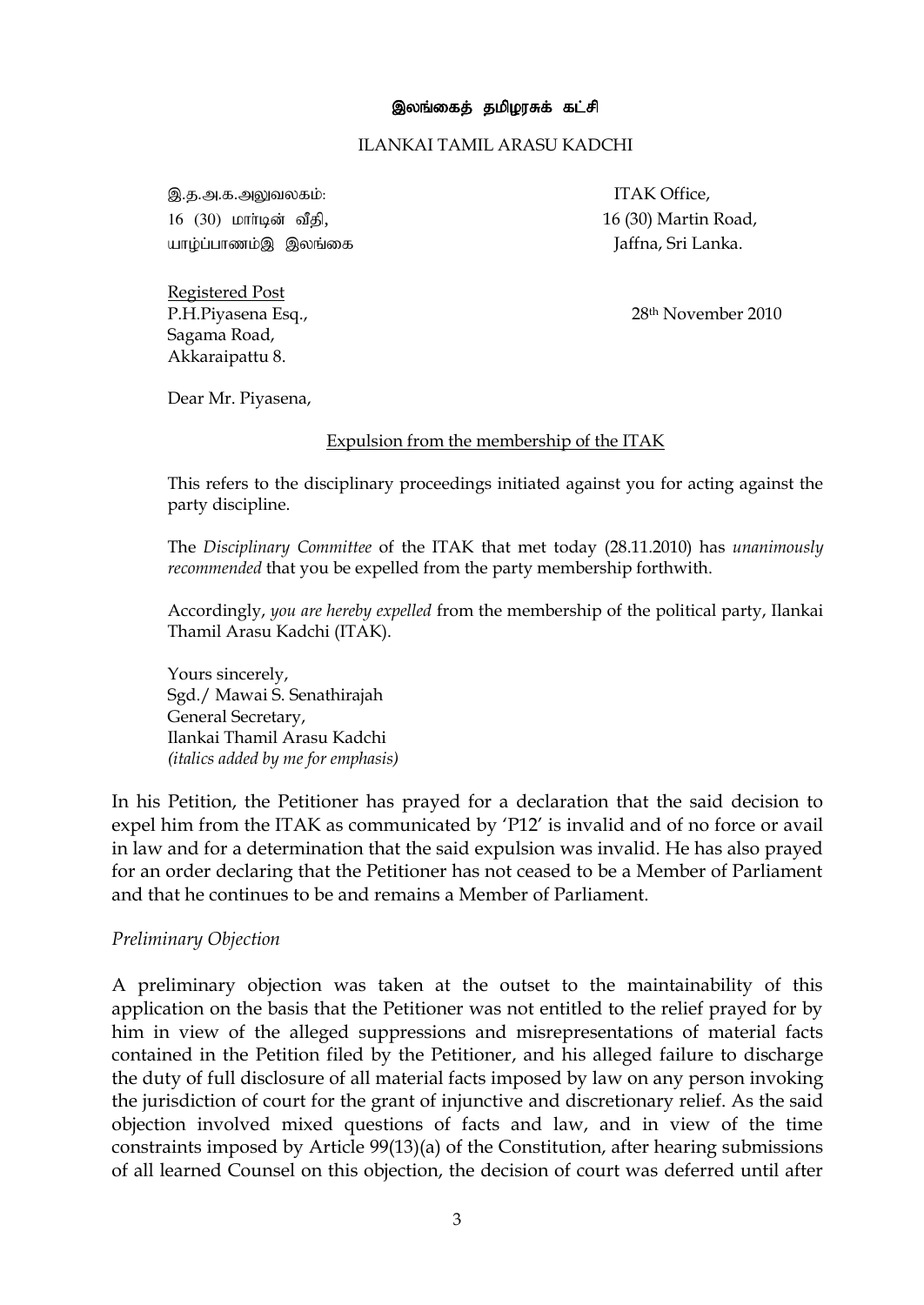all matters arising for determination are argued in full. It is therefore necessary to deal with the said preliminary objection at the very commencement of this determination.

Learned President's Counsel for the 3<sup>rd</sup> Respondent, the General Secretary of ITAK, prefaced his submissions on the preliminary objection with the observation that the effect of the lodging of an application in terms of the proviso to Article 99(13)(a) of the Constitution, is to postpone the date on which a Member of Parliament would cease to hold office as such, by a period not exceeding two months pending the determination of this Court on the validity of his expulsion. Learned President"s Counsel submitted that whenever a litigant seeks a remedy which is discretionary in nature by reason of its injunctive effect, he has a duty to come to court with "clean hands", and that the Petitioner has breached the duty of *uberrima fides* or utmost good faith, which circumstance precludes him from any relief as a matter of law. He relied for this purpose on the *dicta* of Pathirana J. in *W. S. Alphonso Appuhamy v. L. Hettiarachchi*, (1973) 77 NLR 131 at 135 which emphasized the "necessity of a full and fair disclosure of all the material facts to be placed before the Court". Learned President"s Counsel further submitted that the Petitioner has suppressed and misrepresented material facts and documents from this Court, which disentitled him to the grant of relief as prayed for, and which justified the dismissal of the application of the Petitioner *in limine*.

Four specific allegations of suppressions and misrepresentations were highlighted by learned President's Counsel for the 3<sup>rd</sup> Respondent in the course of his lengthy oral and written submissions before this Court. The alleged suppressions adverted to by the learned President"s Counsel for the 3rd Respondent relate to the omission to disclose in his Petition filed by the Petitioner in this Court, the amendment to the Constitution of the ITAK which allegedly came into effect on 3rd August 2008 and a copy of which was produced by the 3rd Respondent marked "R4A", and the alleged declaration of allegiance to the Parliamentary Group of the ITAK, a copy of which was produced by the said Respondent marked "R7E". The alleged misrepresentations adverted to by learned President's Counsel relate mainly to paragraph 11 of the Petition filed in this Court in which the Petitioner has stated that he opposed the decision taken at the meeting of the Parliamentary Group of ITAK held on 6<sup>th</sup> September 2010 to vote against the 18<sup>th</sup> Amendment to the Constitution and certain positions taken by the Petitioner in DC Jaffna case No. 38/2010 (Misc), in which he had sought albeit with no apparent success, certain enjoining orders and injunctions to restrain the disciplinary proceedings which ultimately resulted in the expulsion of the Petitioner from the ITAK.

Learned President"s Counsel for the Petitioner has also made extensive submissions, both oral and written, with the object of showing that the Petitioner has not suppressed or misrepresented any facts or documents to this Court or to the District Court of Jaffna, and sought to explain in particular, that not being a member of the ITAK, the Petitioner did not attend the National Delegates Convention of the said party at which the said amendment appears to have been enacted, and that he was not in any event, privy to the fact of any amendment having ever been made to the Constitution of the party. He also submitted that the certified copies of the Tamil and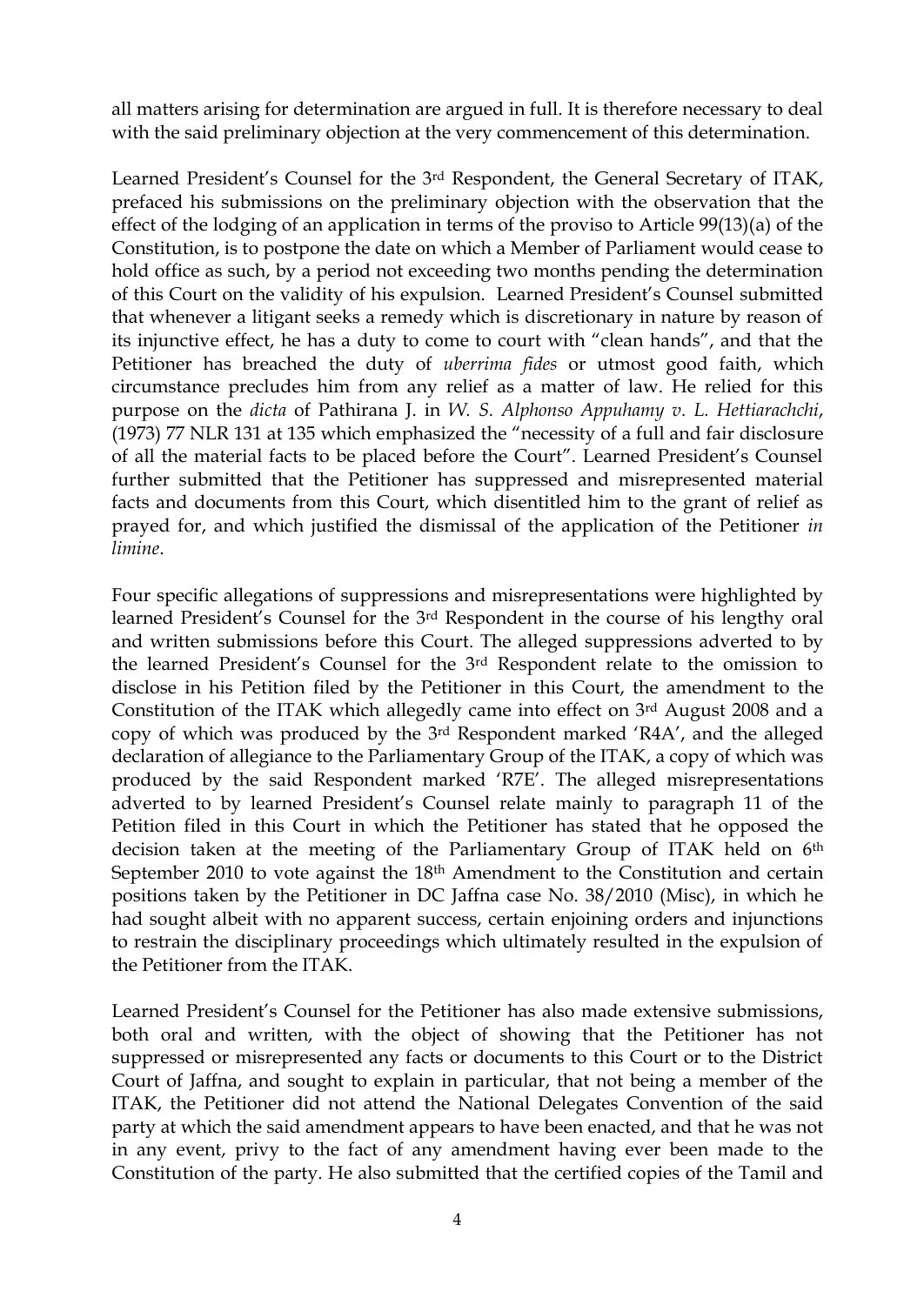English versions of the ITAK Constitution which the Petitioner filed with his Petition marked respectively "P1" and "P1A", which admittedly did not include the provisions of the said amendment, were obtained by him from the 5th Respondent Commissioner of Elections, after the 3rd Respondent refused in writing to issue him with copies of the same, which position, of course, was denied by the 3rd Respondent.

In regard to the other allegation of suppression related to the alleged declaration of allegiance marked "R7E", which the Petitioner had admittedly signed at the time his name was included in the nominations of the ITAK for the Digamadulla District, learned President"s Counsel for the Petitioner submitted that at the same time when the Petitioner was required to sign "R7E", the other candidates whose names were included in the said nominations were also required to sign similar declarations marked respectively "R7A" to "R7D", "R7F" and "R7G", and those of who signed same having read and understood the contents thereof, simply agreed to "faithfully abide by the discipline of the Parliamentary Group of the Ilankai Tamil Arasu Katchi" and in the event of being elected as a Member of Parliament, to "represent the Ilankai Tamil Arasu Katchi". However, it is significant to note that "R7A" to "R7G", also contain the following declaration:-

I also state that, should there arise an instance where I speak, act or do any other act of commission or omission against the collective decision of the Parliamentary Group of Ilankai Tamil Arasu Katchi at any time, I will forthwith cease to be a member of Parliament and will communicate my resignation as an MP to the Secretary General of Parliament and to the General Secretary, Ilankai Tamil Arasu Katchi. I do hereby authorize the General Secretary of the Ilankai Tamil Arasu Katchi to use this document itself as my letter of resignation in the event of the Parliamentary Group determining that I have violated the collective decision of the Parliamentary Group as stipulated above.

The explanation of the learned President"s Counsel for the Petitioner was that at the same time the Petitioner was required to sign "R7E", he was also required along with the other candidates, to sign several blank papers, and that in any event, "R7E" was in the English language, which he did not understand at all. Learned President"s Counsel for the Petitioner stressed that the Petitioner was the only ITAK candidate for the relevant district who had signed the alleged declaration in Tamil, and that except for any official or legal correspondence, which were drafted by others including his lawyers, he usually communicated in the Tamil language, in which he was very fluent. He submitted that the Petitioner was not aware of the contents of, and even the very existence of, "R7E" until a copy of the same was produced with the objections of the 3rd Respondent and the same was explained to him by his lawyers. He stressed that although it appears that "R7E" had been signed before a Justice of the Peace, there is no attestation clause, and no indication that its contents in English were read over and / or explained to the Petitioner.

It was the contention of the learned President"s Counsel for the Petitioner that there was no intention on the part of the Petitioner to suppress from Court, the documents marked 'R4A' and 'R7E', which were omitted from the Petition only by reason of the fact that the Petitioner was not aware of their existence, in the circumstances outlined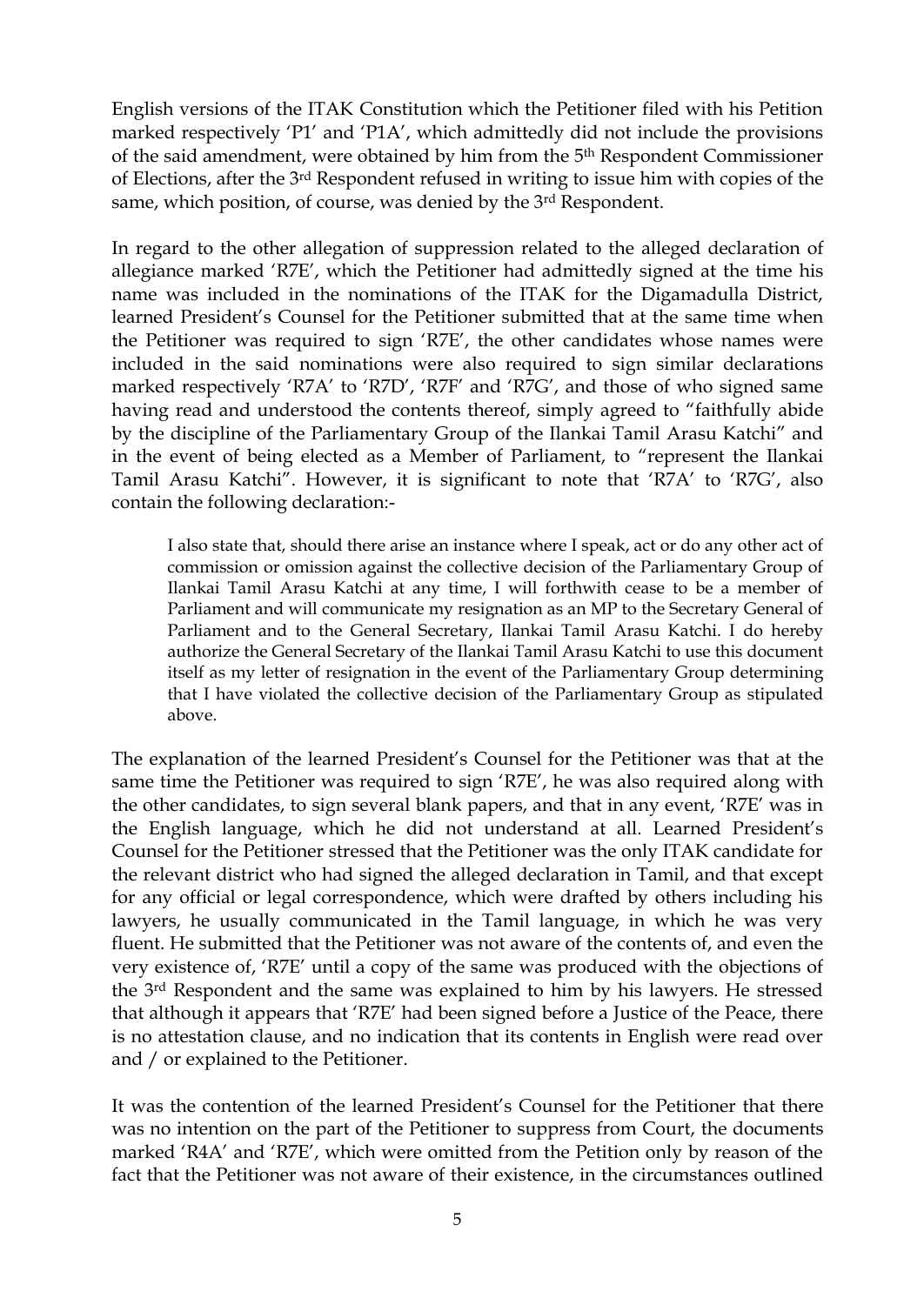above. Similarly, in regard to the alleged misrepresentations adverted to by the learned President's Counsel for the 3<sup>rd</sup> Respondent, learned President's Counsel for the Petitioner was equally persuasive, and made detailed submissions to show that they involved contested facts and the Petitioner"s conduct was *bona fide* and in accord with his obligations of *uberrima fides.*

It is, however, unnecessary to probe deep into the submissions and counter submissions of learned Counsel on these contentious matters, as in my considered opinion, the jurisdiction of this Court to determine the validity or otherwise of an expulsion in terms of the proviso to Article 99(13)(a) of the Constitution is neither injunctive nor discretionary, and does not necessitate any inquiry into the conduct of the person invoking the said jurisdiction. Indeed, the mechanism provided by the said Article to an expelled Member of Parliament, to effectively have the date of vacation of his seat postponed for a further period not exceeding two months pending the determination by this Court of its validity or invalidity, does not necessarily confer on it a discretionary character as contended by the learned President"s Counsel for the 3rd Respondent, as that is an automatic stay of vacation of seat mandated by the Constitution, and is not dependent on the exercise of any discretion by Court. This stay of vacation of seat is not granted by Court, but is conferred by the Constitution itself.

The jurisdiction of this Court conferred by Article 99(13)(a) of the Constitution is *sui generis*, original and exclusive, and does not confer any discretion to this Court to dismiss *in limine* an application filed thereunder merely on the ground of suppression or misrepresentation of material facts, as in cases involving injunctive relief or applications for prerogative writs. As noted by Fernando, J. in *Gamini Dissanayake v. Kaleel and Others* [1993] 2 Sri LR 135 at 198, it is "not a form of judicial review, or even of appeal, but rather an original jurisdiction analogous to an action for a declaration, though it is clearly not a re-hearing." As Dheeraratne, J. observed in *Tilak Karunaratne v. Sirimavo Bandaranaike* [1993] 2 Sri LR 90 at 101-

The nature of the jurisdiction conferred on the Supreme Court in terms of the proviso to Article 99(13)(a) is indeed unique in character; it calls for a determination that expulsion of a Member of Parliament from a recognized political party on whose nomination paper his name appeared at the time of his becoming such Member of Parliament, was valid or invalid. If the expulsion is determined to be valid, the seat of the Member of Parliament becomes vacant.

On the other hand, it is expressly provided in the proviso to Article 99(13)(a) that-

 ....in the case of the expulsion of a Member of Parliament *his seat shall not become vacant if* ......he applies to the Supreme Court by petition in writing, and *the Supreme Court upon such application determines that such expulsion was invalid*.....*(emphasis added).*

The only matter for determination by this Court in terms of the proviso to Article 99(13)(a) of the Constitution is the validity or otherwise of the expulsion of the applicant Member of Parliament, and his conduct subsequent to his expulsion is altogether irrelevant. Learned President"s Counsel for the Petitioner has invited the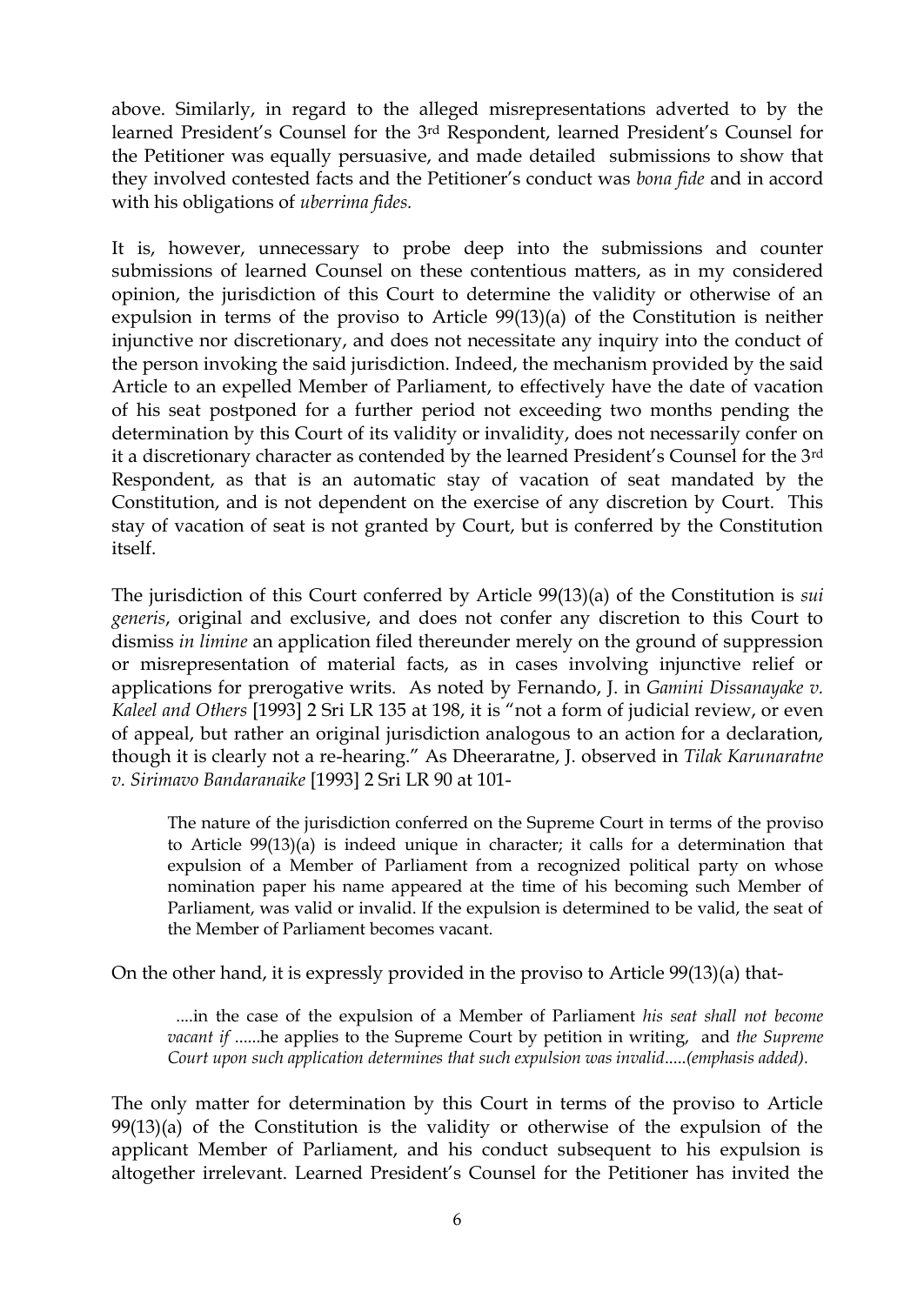attention of Court to Section 63 of the Provincial Councils Act No. 2 of 1988, which contains provisions which are substantively similar to those of Article 99(13)(a) of the Constitution, subject to the variation that the court that is required to inquire into and determine the validity of the expulsion is the Court of Appeal, and the decision of that Court in *Gooneratne v. Premachandra* [1994] 2 Sri LR 137. The order of that Court, which was read by S.N. Silva, J ( $P/CA$ ), as he then was, at page 160 dealt with the submissions of Counsel in regard to the conduct of the Petitioners in that case, in the following manner:-

As observed earlier, the burden of satisfying this court that the expulsion of the petitioners was valid lay on the respondents. They sought to discharge this burden, mainly by *harping on the conduct of the petitioners after their expulsions*. *This court is concerned only with the validity of the expulsion as it stood on that date. This necessarily* means that the reasons that have to be considered by this court are those that have been adduced prior to the expulsion only." *(emphasis added).*

Although that was a decision of the Court of Appeal on a similar provision found in the Provincial Councils Act, it is of high persuasive value, and is fully in accord with the objective of the said legislation, which is the same as the objective of Article 99(13)(a) of the Constitution, namely, to provide the expelled member a meaningful and effective remedy against arbitrary removal.

I am therefore of the opinion that even in a case where there is cogent evidence to establish that an expelled Member of Parliament did not come to Court with clean hands, if this Court finds that the purported expulsion is invalid, "his seat shall not become vacant" and he will continue to hold office, and this Court does not have the discretion to make a contrary determination on the sole ground of suppression or misrepresentation of material facts, or dismiss the application *in limine*. I am of the opinion that it is therefore not necessary to make any findings with regard to the question of whether the Petitioner has suppressed or misrepresented any material facts in his Petition or in the course of the hearing, and accordingly, the preliminary objection raised by the 3rd Respondent has to be overruled.

## *Is the Petitioner amenable to the Disciplinary Control of ITAK?*

This brings me to the consideration of the question whether the Petitioner was validly expelled from the membership of the ITAK through the process which culminated in the communication marked "P12". For this purpose, before considering the grounds set out in paragraph 29 of his Petition dated 10<sup>th</sup> December 2010 for challenging his expulsion, it is necessary to consider whether, in the first place, the Petitioner was amenable to the disciplinary control of ITAK. This is a matter of fundamental importance which involves another important question, namely, whether the Petitioner is or was a member of ITAK, because it is obvious that only a member of a political party that can be dealt with by that party for any breach of discipline. While, learned President's Counsel for the Petitioner strenuously contended that the Petitioner was not a *de jure* member of ITAK, and was therefore not amenable to its disciplinary control, learned President"s Counsel for the 3rd Respondent has contended with equal force that he was.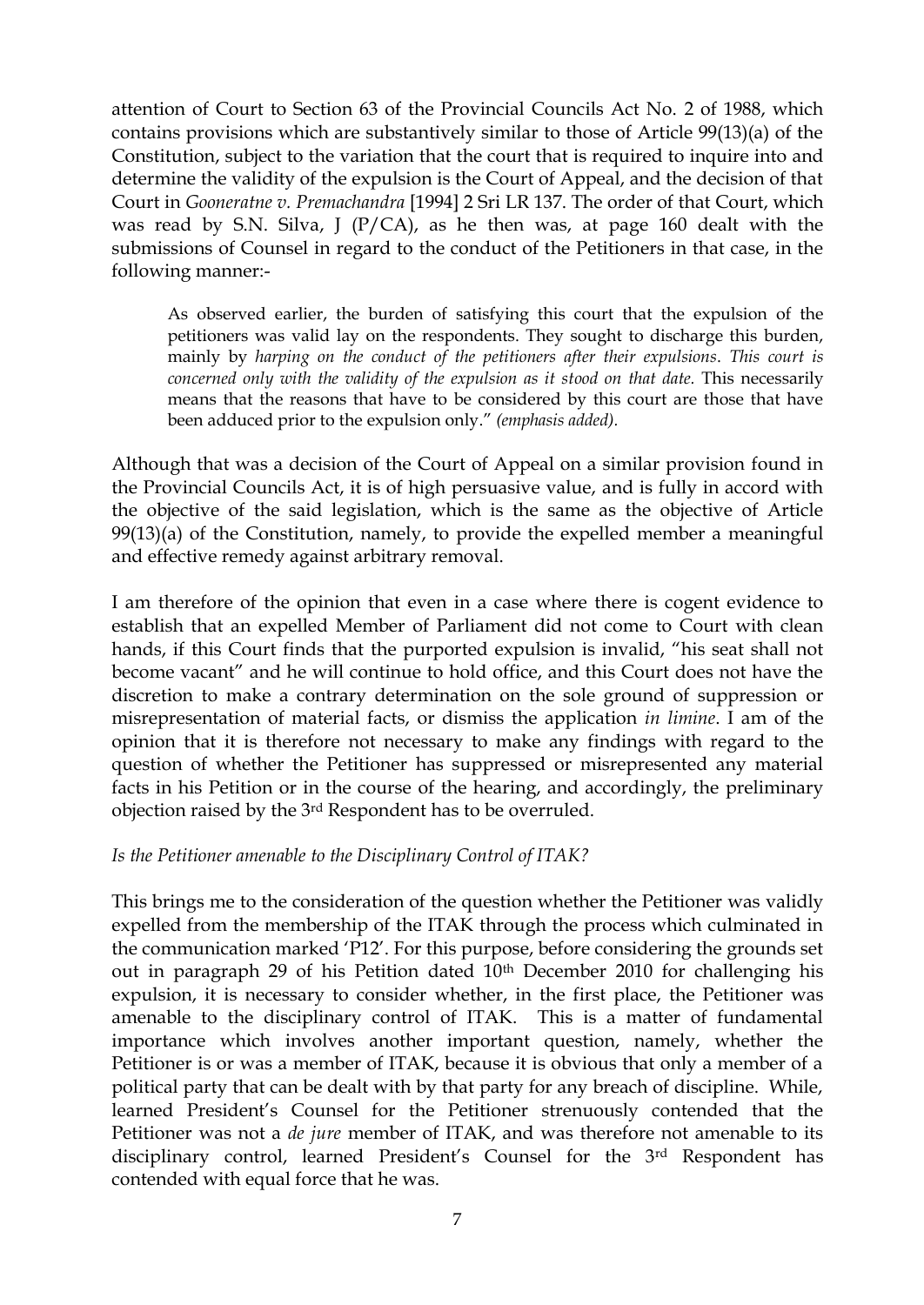Learned President"s Counsel for the Petitioner has referred in the course of his submissions to several decisions of this Court including the decisions in *Ediriweera Premaratne v. Srimani Athulathmudali and Others* (SC Special 1/1996, SC Minutes of 27.2.1996), *Galappaththi v. Arya Bulegoda and Another* [1997] 1 Sri LR 393, *Basheer Segu Dawood v. Ferial Ashraff and Others* [2002] 1 Sri LR 26 and *Ameer Ali and Others v. Sri Lanka Muslim Congress and Others* [2006] 1 Sri LR 189 for the proposition that a recognised political party such as ITAK cannot lawfully expel a Member of Parliament if he was not a member of the party in question, and if it purports to do so, the fact that he was not a member of the party would not prevent him from invoking the jurisdiction of this Court under Article 99(13)(a) of the Constitution. In particular, learned President"s Counsel relied on the following *dicta* of Amarasinghe, J. in *Basheer Segu Dawood*"s case at page 31 –

Where there is a purported expulsion of a Member of Parliament such member is entitled, under Article 99(13)(a) of the Constitution, to invoke the jurisdiction of this Court to determine whether such expulsion was valid. In order to invoke the jurisdiction of this Court, *a petitioner is not required to establish that he was a member of a recognized political party on whose nomination paper his name appeared at the time of becoming such Member of Parliament*. Members of Parliament who are "elected" are *candidates* whose names appear on the nomination papers of recognized political parties. *There is no requirement that such candidates shall also be members of such parties*. *(emphasis added).*

The Petitioner in the *Basheer Segu Dawood*"s case was a member of the Sri Lanka Muslim Congress (SLMC), which party together with another party, formed a political alliance called the "National Unity Alliance" (NUA). The Petitioner"s name appeared on the nomination paper of NUA, but since he did not secure sufficient number of preference votes to be declared elected as a Member of Parliament on the basis of the results of the election, he was eventually returned to Parliament on the National List of NUA. Sometime later NUA purported to expel him, and he invoked the jurisdiction of this Court under Article 99(13)(a) of the Constitution. In the course of his judgement Aramarasinghe, J. also made the following pertinent observation at pages 31 and 32 of the judgement -

Of course, political parties and alliances of political parties may have members who can be expelled. In fact, the new Constitution of the NUA does provide for "Founder Members", namely, the SLMC and the SLPF and individuals. But, as far as the petitioner is concerned he was and remains a member of one political party, namely, the SLMC, and that party alone, although he was a candidate nominated by the NUA for election to Parliament in terms of Article 99A of the Constitution.….....*The Petitioner, not being a member of the NUA could not be expelled from it.* I therefore, hold that the purported expulsion of the petitioner, Mr. Basheer Segu Dawood, was invalid since it was null and void and of no force or avail in law; the purported expulsion by the first respondent is of no value or importance: It amounts to nothing and shall be treated as non-existent for the purposes of Article 99(13)(a) of the Constitution. *(emphasis added).*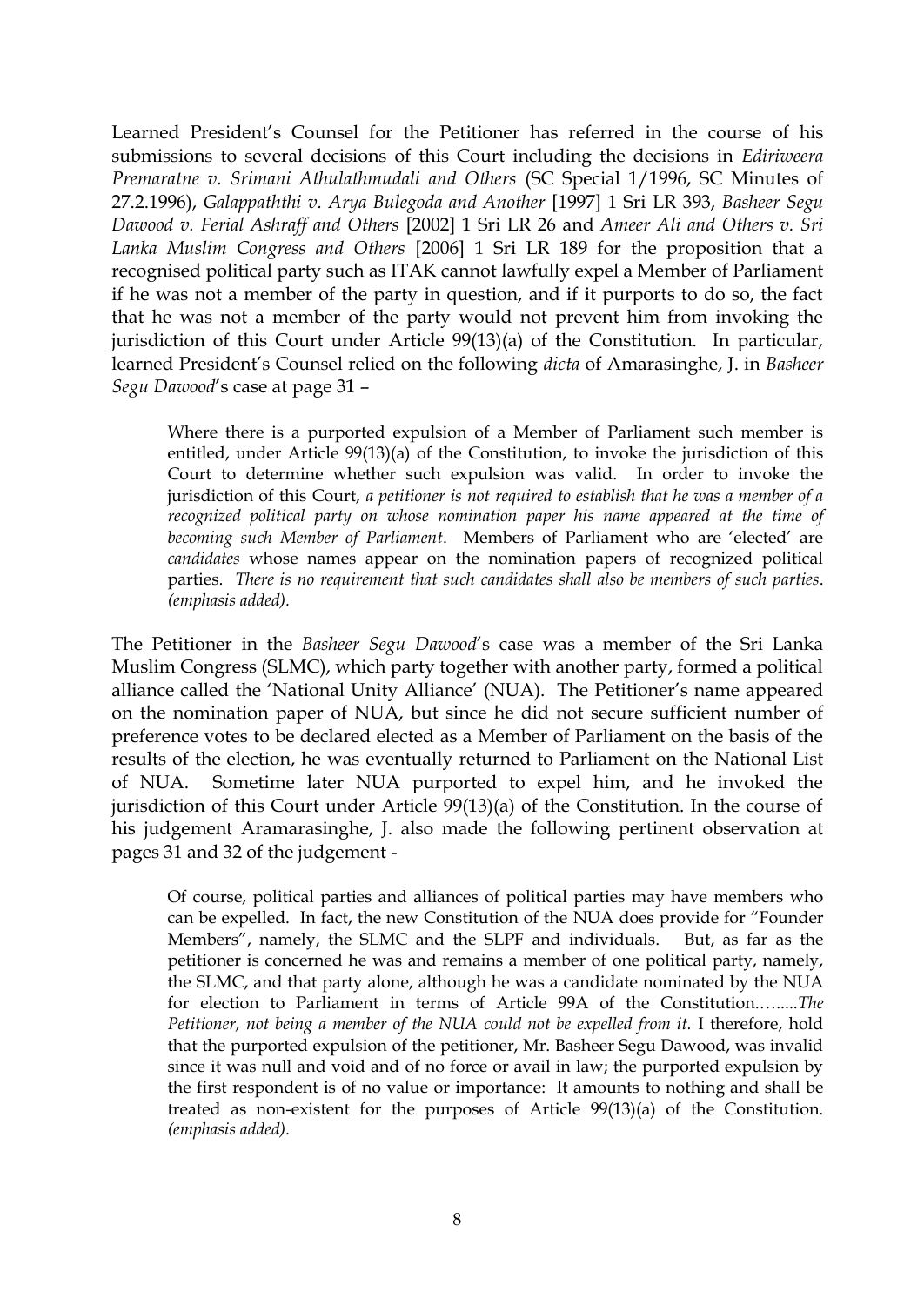In the light of the aforesaid decisions of this Court, it is vital to determine whether the Petitioner is, or at least was at the time his name was included in the ITAK nomination paper, a member of ITAK. He has in fact, asserted in no uncertain terms that he is a member of ITAK in paragraph 10 of the Petition filed by him in this Court and the corresponding paragraph 12 of his affidavit dated 10<sup>th</sup> December 2010. In the said affidavit, the Petitioner has averred as follows:-

12. I state that from *the inception of my political career as a member of ITAK*, I have been a staunch supporter of the programmes and policies of the said Party. I state that although my relationship with the party is relatively new, *having joined the party just over four and a half years ago*, I have always endeavoured to serve the Party with the utmost dedication, commitment and unreserved loyalty. *(emphasis added).*

However, in paragraphs 7 (d) and (e) of his counter affidavit dated 18<sup>th</sup> January 2011, the Petitioner has taken the somewhat inconsistent stand that he is only a *de facto* member of ITAK and not a *de jure* member thereof. He has averred that:-

- (d) I state that to the best of my knowledge I have not tendered an application for membership in the 1st Respondent Party, nor have I ever paid any membership fee nor taken a membership pledge in terms of the Constitution of the 1st Respondent Party [P1 and P 1A] – *and in the light of the revelation now made that I have only made a declaration pledging allegiance to the Parliamentary Group of the 1st Respondent party,* I am advised to state and do hereby state that I am only a *de facto* member of the 1st Respondent Party and not a *de jure* member, in terms of its Constitution and that I am accordingly not bound by the said Constitution.
	- (e) I am also advised to state and do hereby state that in view of the fact that I am only a *de facto* member of the 1st Respondent party, and not bound by its Constitution, I could not have been expelled from the 1st Respondent party, and therefore, my purported expulsion from the 1st Respondent party is illegal and is of no force or avail in law. *(emphasis added)*.

Learned President's Counsel for the 3<sup>rd</sup> Respondent has vehemently objected to this change of stance on the basis that the Petitioner cannot be permitted to blow hot and cold at the same time. While I must confess that I am not entirely unimpressed by the ingenuity of the legal advisors of the Petitioner, it is not possible to overlook the fact that the Petitioner sought to invoke the jurisdiction of this Court clearly on the basis that he was a member of ITAK, which recognised political party he joined "just over four and a half years ago", which approximates with the time he would have joined ITAK which led to his name eventually being included as an ITAK candidate for the Alayadyvembu Pradeshiya Sabha in March 2006, as disclosed in paragraph 8 of the Petitioner's affidavit dated 10<sup>th</sup> December 2010. The position subsequently taken by the Petitioner, no doubt on the advice of his legal advisors, that he is not a *de jure* member of ITAK, is to my mind, altogether unconvincing as it seems to have been prompted by the fact that only the purported declaration marked "R7E" was produced with the objections of the 3<sup>rd</sup> Respondent linking the Petitioner to ITAK, and the apparent dearth of other material to establish that the Petitioner was a member of ITAK.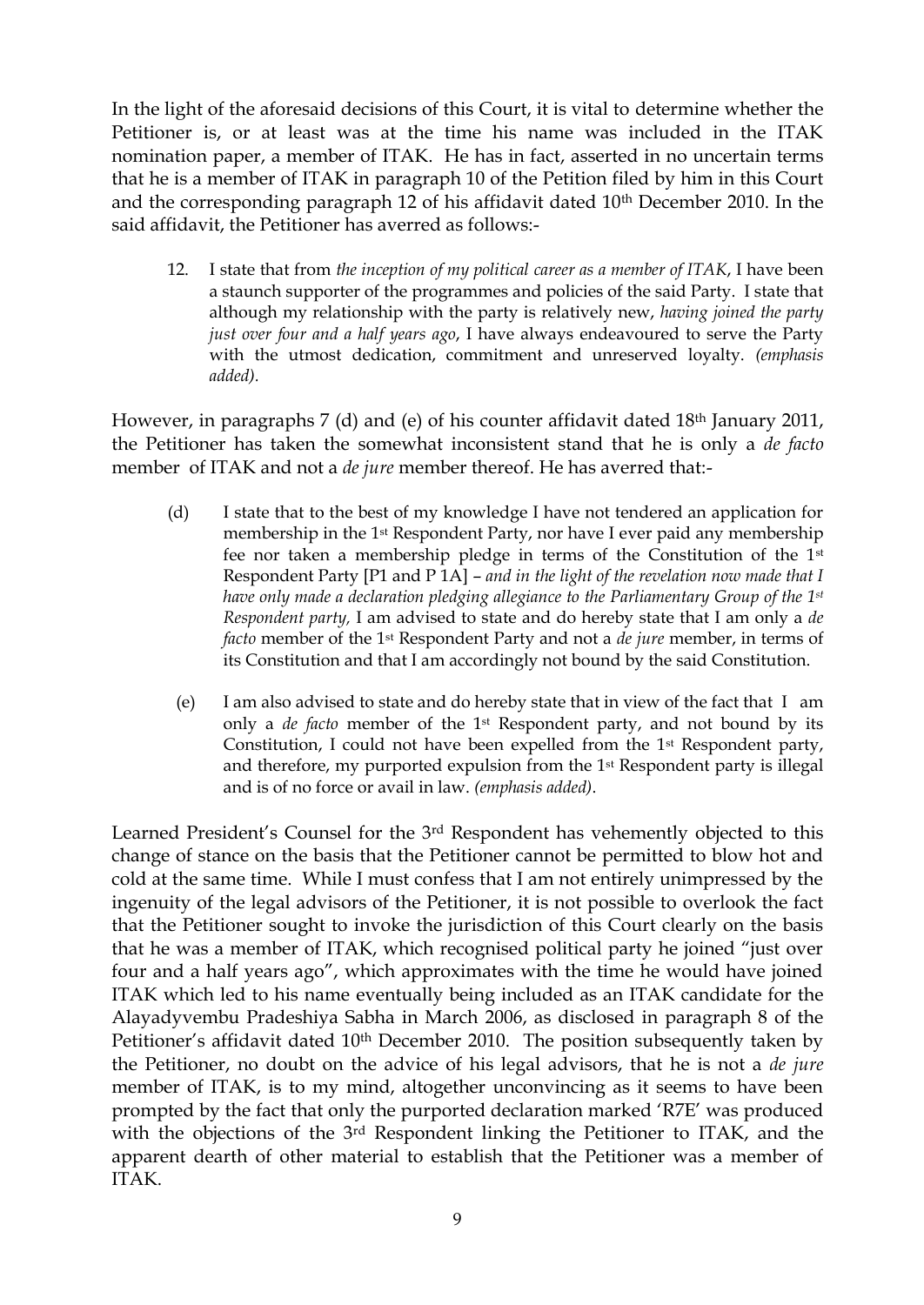However, it needs to be observed that since the Petitioner had come to Court on the basis that he was a member of ITAK and that certain provisions of the ITAK Constitution, which he himself produced marked "P1" and "P1A", have been violated by the Respondents, it was not incumbent upon the Respondents to produce any documents to substantiate the fact of his membership of the party, and the objections of the 3rd Respondent have been formulated on the assumption that he was a member of the party. This being the case, I am clearly of the opinion that the Petitioner cannot in these proceedings take up an inconsistent stand and assert that he is not a *de jure* member of ITAK and is therefore not bound by the provisions of its Constitution and the disciplinary procedure laid down in that Constitution.

In view of this finding, the decision in *Basheer Segu Dawood v. Ferial Ashraff and Others* [2002] 1 Sri LR 26, and other similar decisions adverted to by learned President's Counsel for the Petitioner, are altogether irrelevant to the determination that this Court is required to make in this case in terms of Article 99(13)(a) of the Constitution. I am therefore of the opinion that the application of the Petitioner has to be considered further on the basis that the Petitioner is a member of ITAK.

### *Validity of the Disciplinary Proceedings against the Petitioner*

It is manifest from paragraph 29 of the Petition dated 10th December 2010 filed by the Petitioner to invoke the jurisdiction of this Court in terms of Article 99(13)(a) of the Constitution that he has challenged his purported expulsion from ITAK as being *exfacie* illegal and contrary to the provisions of the Constitution of ITAK, as well as the provisions of the Constitution of the Democratic Socialist Republic of Sri Lanka, on the basis it is contrary to natural justice, unreasonable, capricious and vitiated by demonstrable *mala fides*. These grounds have been set out in greater detail in subparagraphs (a) to (h) of paragraph 29 of the Petition. The aspect of procedural impropriety stressed by learned President"s Counsel for the Petitioner in the course of his submissions have been encapsulated into sub-paragraphs (a) and (b) which are quoted below for convenience:-

- (a) The said purported decision to expel him from the party is *ex-facie* illegal in as much as it has been made by the 3rd Respondent based on a purported recommendation of the Disciplinary Committee of the ITAK and not by either the Central Committee or the General Working Committee of the Party, which are the only bodies vested in terms of the Constitution of the ITAK, with the power to take disciplinary action against members of ITAK;
- (b) The purported disciplinary procedure which has culminated in such decision to expel him is *ex-facie* illegal and contrary to the provisions of the Constitution of the ITAK, in as much as such proceedings had been initiated by the 3rd Respondent-General Secretary [vide P3] and/or the Disciplinary Committee of the ITAK [vide P6, P7 and P9] and not by the bodies vested with such power by the Constitution of the ITAK- being the Central Committee or the General Working Committee of the party.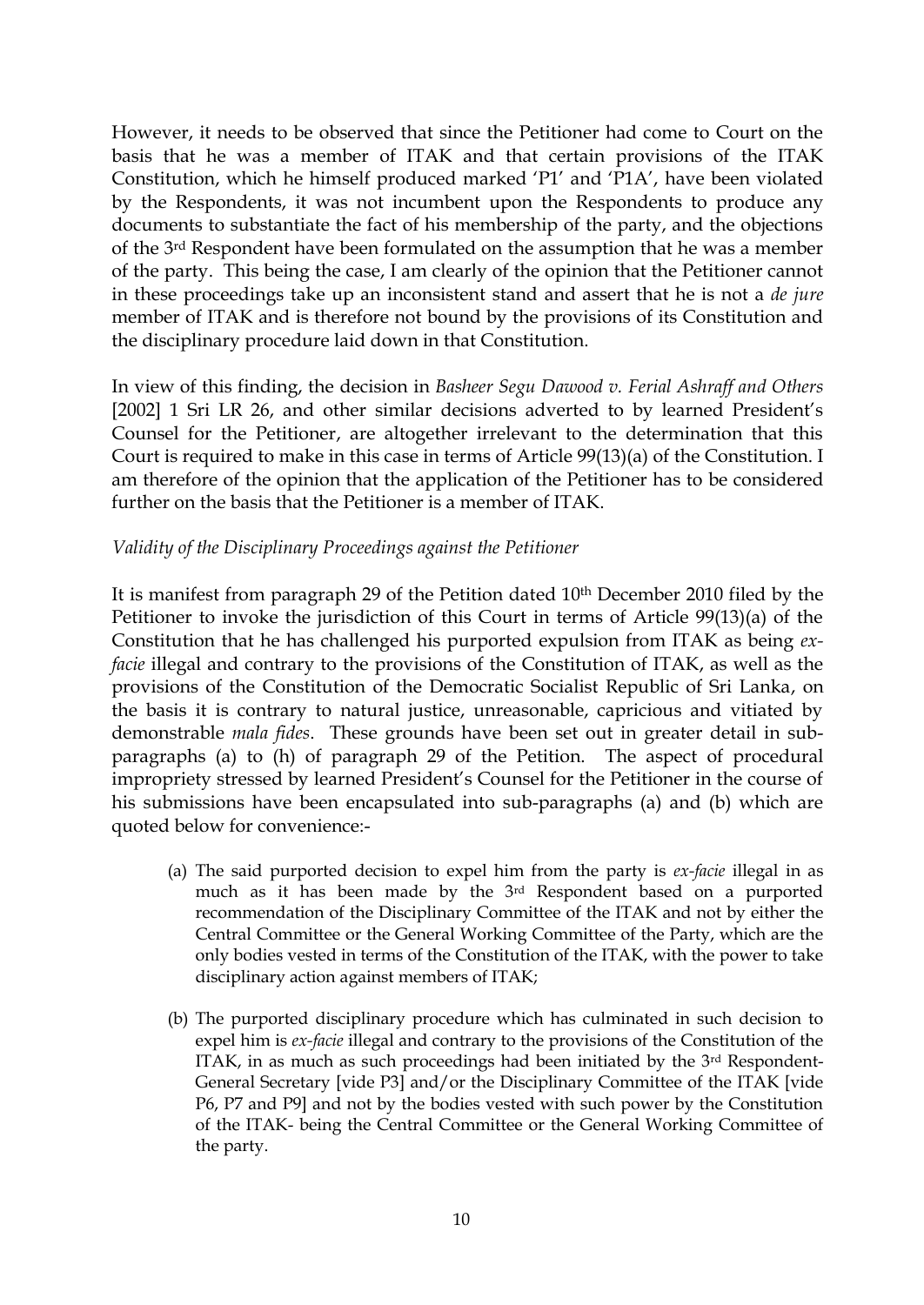In this context, it has to be mentioned that the constituent bodies of ITAK are the General Working Committee, the Central Committee, District Committees, Party Branches and the National Conventions of the party constituted by the members thereof. The applicable disciplinary procedure applicable in the case of members of ITAK is generally laid down in Articles  $8(c)(3)$ ,  $8(d)$ ,  $8(e)$ ,  $8(f)$  and  $8(g)$  of the ITAK Constitution, copies of which were produced by the Petitioner marked "P1" and "P1A", and the authenticity of which was not disputed by the Respondents, except that they relied on a subsequent amendment which will be adverted to later. These provisions are reproduced below for ease of reference, from the English version of the said Constitution marked "P1A":-

#### ARTICLE 8

- (c) The Central Committee has the power to put into action the objectives of the Party as directed by the National Convention and decided by the General Working Committee. It is accountable to the National Convention. It has the power to implement the decisions, programmes and policies formulated from time to time by the General Working Committee and the National Convention. Without prejudice to the general power enjoyed by the Central Committee, it has the following powers as well:-
	- 1. ………..
	- 2. ………..
	- 3. Disciplinary action against and expulsion of members for irregularities, disobedience and lack of loyalty.
	- 4. ……....
	- 5. ………
	- 6. ……….
- (d) Anyone aggrieved on account of the exercise of powers as mentioned above in sub-sections (c) 3 and 4 can submit a complaint of objection to the General Working Committee within one month of such decision. Such complaints shall be included in the agenda of the first next meeting of the General Working Committee. Until such time as the General Working Committee takes a decision on the matter, the decision of the Central Committee will be valid.
- (e) The decision of the Central Committee is final and conclusive in matters of interpretation regarding the provisions of the party constitution or any sublegislation.
- (f) In order to be lawful, at least eleven members of the Central Committee must be present. A member who has failed to attend three consecutive meetings of the Central Committee without acceptable reason shall be deemed to have lost his membership. Accordingly he will be announced as having lost his membership by the General Secretary.
- (g) Whenever the need arises, the Central Committee may appoint sub-committees, Committees of Inquiry etc. For those reasons it may grant specific powers to such committees.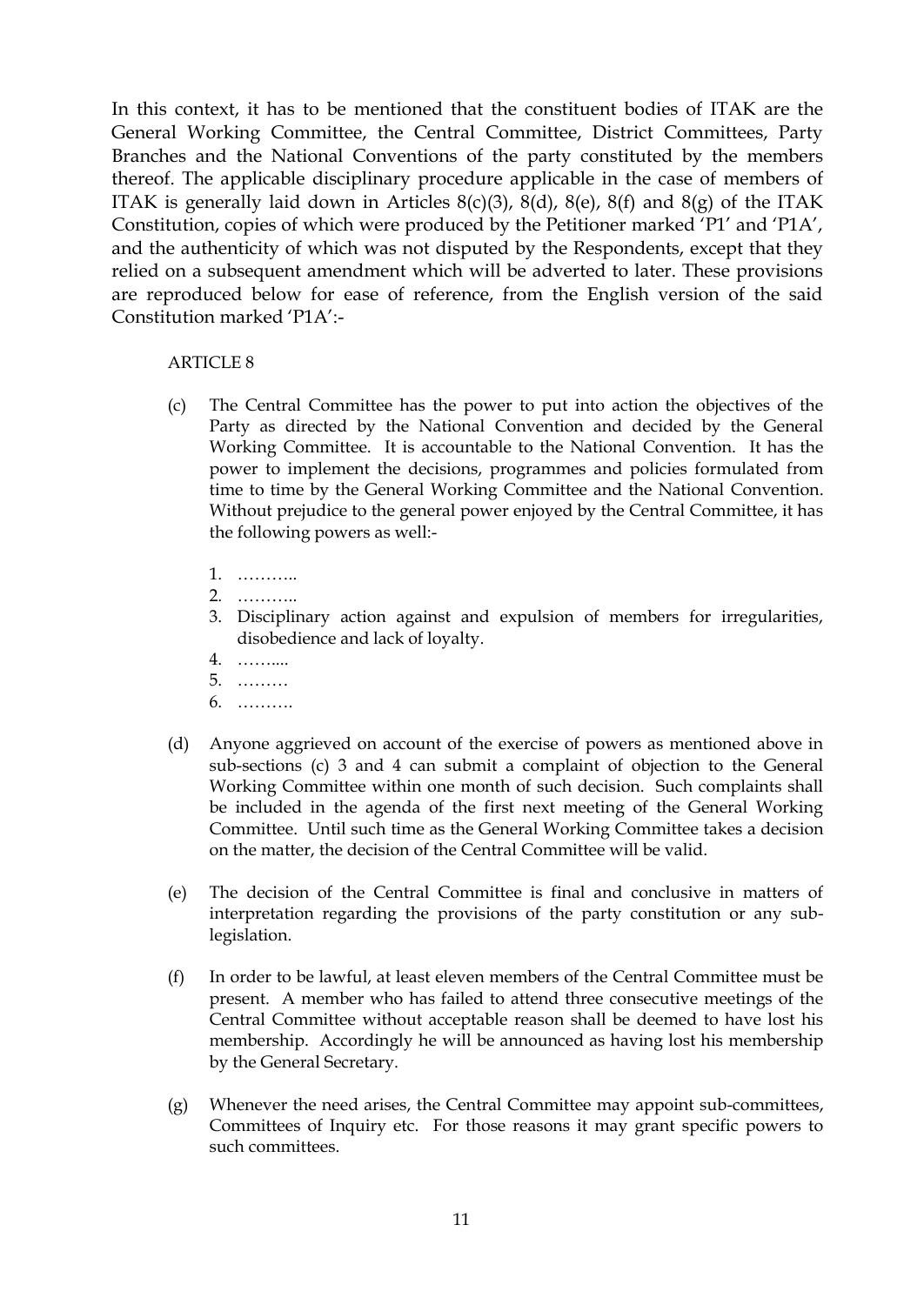It is important to note in regard to disciplinary action and expulsion of office bearers, the disciplinary authority as provided in Article 7(d) of the ITAK Constitution is the General Working Committee of ITAK, and with respect to members of ITAK the disciplinary authority is the Central Committee as provided in Article 8(c), which power is subject to review by the General Working Committee of ITAK in terms of Article 8(d) of the ITAK Constitution. There is no reference at all in the Constitution of ITAK produced by the Petitioner marked "P1" and "P1A", to any Disciplinary Committee, the only express reference being in Article 8(g) to sub-committees and committees of inquiry to which the Central Committee may grant specific powers.

In this backdrop, it is necessary to focus once again on the letter of expulsion dated 28th November 2010 ("P12"), which was quoted fully at the very commencement of this determination, by which the Petitioner was informed by the General Secretary of ITAK that the Disciplinary Committee of ITAK that met on the very same day, namely 28th November 2010, has "unanimously recommended" that the Petitioner be expelled from the party membership forthwith. The said letter thereafter proceeds to inform the Petitioner that he is "hereby expelled" from the membership of ITAK. It has been submitted by learned President's Counsel for the Petitioner that it is clear from the said letter that the ultimate decision to expel the Petitioner was not taken by the Central Committee of ITAK as it should have been, but what is embodied in "P12" is the decision of the General Secretary of ITAK, who was not the authority empowered by the Constitution of ITAK to make such an important and serious decision.

It is however important to note that the 3rd Respondent has attempted to show that the said Constitution was amended with effect from 3rd August 2008 by "R4", having been approved by the National Delegates Convention held in Jaffna on 10<sup>th</sup> January 2010 after it was allegedly passed by the General Working Committee of ITAK on 17th April 2008 in Jaffna and on 23rd August 2008 at Colombo and approved by the "General Council" on 9<sup>th</sup> January 2010 as set out in the 3<sup>rd</sup> Respondent's communication addressed to the Commissioner of Election marked "R4B". The Petitioner has expressly pleaded ignorance of the said amendment marked "R4", and learned President's Counsel appearing for the Petitioner has, without conceding its authenticity or validity, submitted that even the procedure laid down in that so called "amendment" has not been complied with. The Tamil version of the new provision, of which much has been said in the course of submissions, provides as follows:-

8.(ஏ) மத்திய செயற்குழு ஆனது அரசியற் குழு, நாடாளுமன்ற உறுப்பினர் குழு, மாகாணசபை உறுப்பினர் குழு, உள்ளுராட்சி மன்ற உறுப்பினர் குழு, தேர்தல் வேட்பாளர் நியமனக்குழு, ஒழுக்காற்று நடவடிக்கைக்குழு என்பனவற்றை நியமனம் செய்வதுடன்<br>அவற்றிற்கான வழிகாட்டு விதிகள் மற்றும் ஒழுக்காற்றுக்கோவை என்பனவற்றை அவற்றிற்கான வழிகாட்டு விதிகள் மற்றும் ஒழுக்காற்றுக்கோவை என்பனவற்றை<br>வழங்குதலும் வேண்டும். ஆந்தந்த குழுக்களுக்கான அங்கத்தவா் எண்ணிக்கையை ஆந்தந்த குழுக்களுக்கான மத்திய செயற்குழு தீாமானிக்கும்

When translated into English, the provision reads as follows:-

8(h) The Central Committee shall appoint a Political Committee, Parliamentary Membership Committee (Parliamentary Group), Provincial Council Membership Committee, Local Authorities Membership Committee, Nomination Committee and Disciplinary Committee, and provide the Guidelines and Disciplinary Code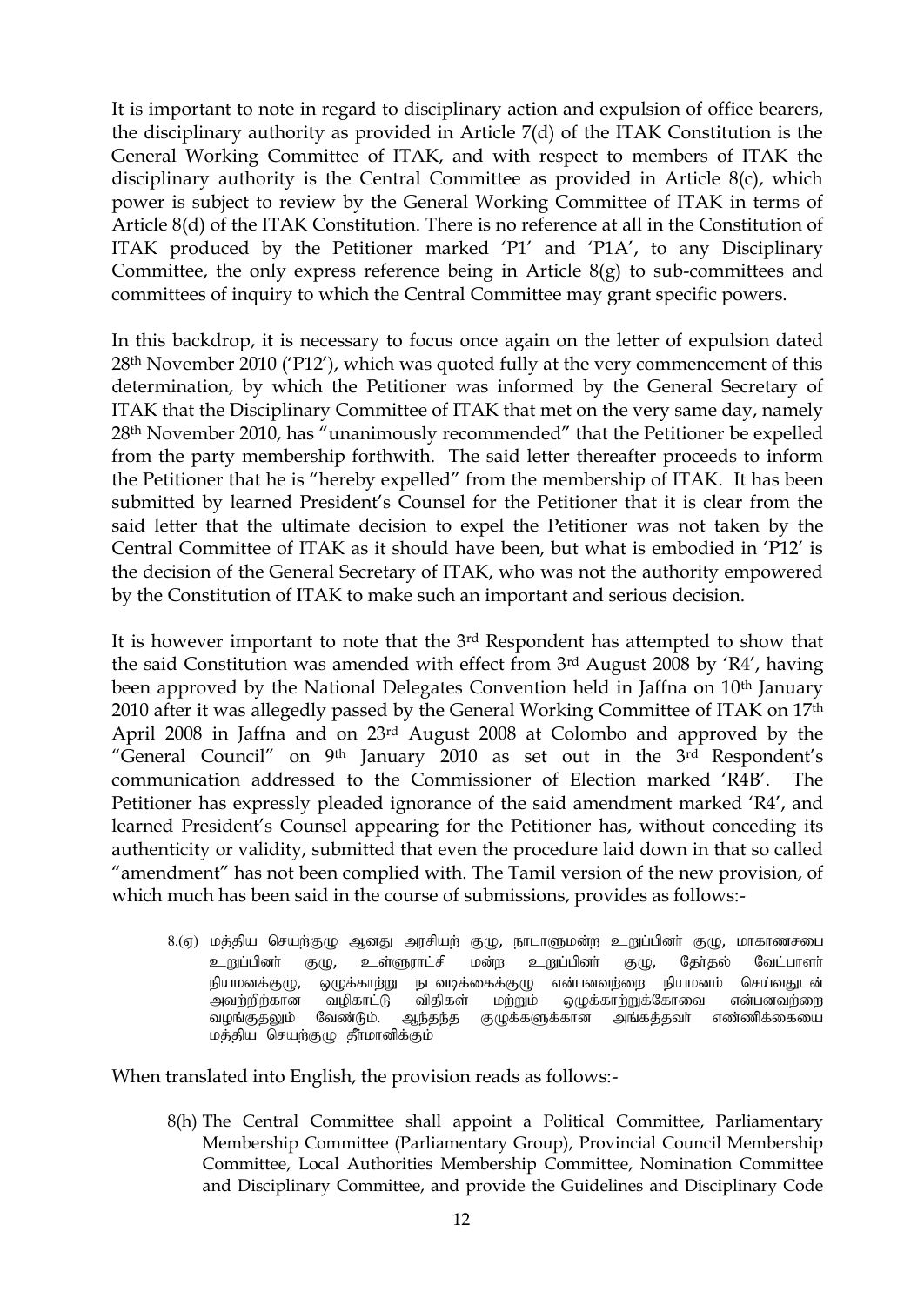for these Committees. The Central Committee shall also determine the number of members of each such Committee.

There are several difficulties in regard to this purported amendment which have to be noted. Firstly, learned President"s Counsel for the 3rd Respondent could not refer us to any express provision in the original ITAK Constitution marked "P1" and "P1A", which laid down the procedure for amendments of the Constitution. Secondly, no explanation was provided as to how an amendment to a Party Constitution which according to 'R4B' was only approved by the National Delegates Convention on 10<sup>th</sup> January 2010 and intimated to the Commissioner of Elections on 12<sup>th</sup> January 2010, could have been in force from 3rd August 2008. Thirdly, it is uncertain as to whether even at the time of the purported expulsion of the Petitioner, the new provision which had allegedly been incorporated into the ITAK Constitution as Article 8(h) has been fully implemented by the party. There has been no material produced by any of the parties to show whether the number of members to serve in any of the Committees contemplated by the above-quoted provision had been determined by the Central Committee, or whether any such Committees had in fact been appointed. Nor is there any evidence in regard to whether the Guidelines and Disciplinary Code applicable to the Disciplinary Committee had been formulated as required by Article 8(h) of the purported amendment. It is also important to note that although the grounds for disciplinary action as set out in Article 8(c)(3) of 'P1' and 'P1A', which have not been added to or modified by the alleged amendment "P4", are " irregularities, disobedience and lack of loyalty" none of these words are used in "P12", which simply refers to disciplinary proceedings alleged to have been initiated against the Petitioner "for acting against the party discipline".

It is common ground that the Petitioner voted in favour of the 18th amendment to the Constitution on 8th September 2010, although the parties are at variance in regard to whether the Petitioner had opposed the decision of the Parliamentary Group of ITAK to vote against it. It is also common ground that on 17<sup>th</sup> October 2010 the Central Committee met at No. 32 A, Retreat Road, Bambalapitiya, presided over by Mr. R. Sampanthan, M.P. and passed a resolution generally to deal with the Petitioner for acting against party discipline. The Tamil version of the said resolution was produced marked 'R5A' with the objections of the 3<sup>rd</sup> Respondent, and reads as follows:-

பாரளுமன்ற உறுப்பினா் திரு. பியசேனாவுக்கு எதிரான ஒழுங்கு நடவடிக்கை பற்றி ஆராய்ந்த<br>சபை ஈற்றில் திரு. கனகசபாபதி அவா்களால் பிரேரிக்கப்பட்டு திரு. வா்ணகுலநாதன் திரு. கனகசபாபதி அவா்களால் ஆமோதிக்கப்பட்ட பின்வரும் பிரேரணையை ஒருமனதாக ஏற்றுக்கொள்ளப்பட்டது. பிரேரணை: "திரு P.H. பியசேனா பா.உ. அவர்கள் பாராளுமன்றக் குழுத் தீர்மானத்திற்கும் கட்சித் தீாமானத்திற்கும் எதிராக அரசுக்கு ஆதரவாக 18வது அரசியலமைப்புத் திருத்தத்திற்கு ஆதரவாக வாக்களித்ததுடன், அரசாங்கத் தரப்பிற்கு மாறி அரசாங்கத்துடன் இணைந்துவிட்ட காரணத்தால் அவருக்கு எதிராக ஒழுக்காற்று நடவடிக்கை எடுக்க <u>*வேண்டுமென்றும் அதற்குப்*</u> <u>பொருத்தமான நட*வடிக்கை எடுப்பதற்கு*</u> பொதுச்செயலாளருக்கு கட்சியின் இம் மத்திய செயற்குழு அதிகாரமளிக்கிறதெனத் தீர்மானிக்கின்றது."

This may be translated into English as follows:-

In view of the fact that Mr. Piyasena, M.P. voted in favour of the 18th Amendment, crossed over and joined the Government in contravention of the Parliamentary Group decision and Party decision, the Central Committee hereby resolves this disciplinary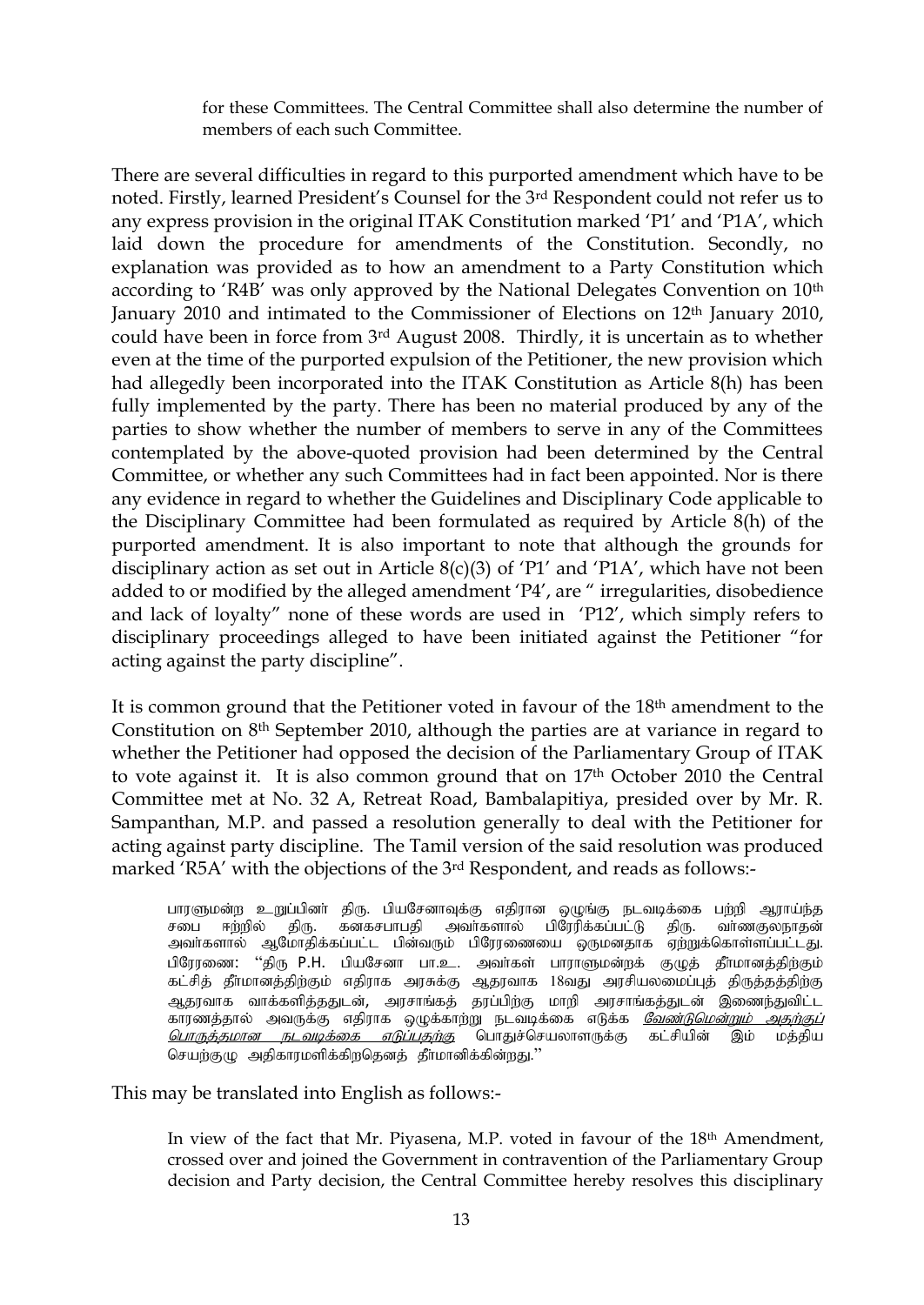action be taken against him and authorizes the General Secretary to take such appropriate action in that regard.

It has to be observed that on a careful reading of the Minute Book maintain by ITAK from which the Tamil original of "R5A" appears to have been extracted from page 29 thereof, the words that have been underlined in the above extracts as well as the English translation thereof had been interpolated in between the lines. While the learned President's Counsel for the Petitioner has vehemently objected to the reception in evidence of these Minutes on the basis that they have only been signed by an Administrative Secretary and have not been certified on the original of the Minute Book by the 3rd Respondent General Secretary, who is in terms of the ITAK Constitution vested with the responsibility of maintaining such minutes, it is also necessary to observe that even the fairly extensive interpolations made throughout in those minutes have not been countersigned or certified by any responsible office bearer or by even the Administrative Secretary.

In any event, it is my considered opinion that the extract produced as "R5A" only shows that the Central Committee authorized the 3rd Respondent to take steps towards initiating disciplinary action against the Petitioner, and did not empower to take disciplinary action against the Petitioner functioning as the disciplinary authority. This becomes apparent from the fact that, a Disciplinary Committee consisting of 5 senior members of the party, namely, Messrs. R. M. Imam, Thurairatnasingham, Thurairajasingham, C.V.K. Sivagnanam and David Naganathan persons had been appointed to inquire into the matter. The fact of the appointment of the said Disciplinary Committee was brought to the notice of the Petitioner by the 3rd Respondent General Secretary himself by his letter dated 23rd October 2010 ("P7") paragraphs 5, 5(a) and 5(b) thereof are reproduced below:-

- 5. தங்கள் 10.10.2010 கடிதத்தின் 2ஆம் பந்தியில், தாங்கள் பாராளுமன்றத்தில்  $08.10.2010$  அன்று, தமிழரசுக்கட்சி / தமிழ் தேசியக்கூட்டமைப்புப் பாராளுமன்றக்குழுவின் தீா்மானத்திற்கு மாறாக 18ஆவது அரசியலமைப்புத்திருத்தத்திற்கு ஆதரவாக வாக்களித்திருந்தமையும், அது தொடா்பில் தங்கள் நடவடிக்கைகளையும் ஏற்றுக்கொண்டுள்ளீர்.
- 5(அ) எனவே தங்கள் மீது எம்மால் சுமத்தப்பட்டுள்ள குற்றங்களையும், தங்கள் பதிலையும் இ.த.அ.கட்சியின் ஒழுங்கு நடவடிக்கைக் குழுவுக்குப் பாரப்படுத்தியுள்ளேன்.
- 5(ஆ) 5(அ)வில் குறிப்பிட்டுள்ளவாறும், இ.தஅ.கட்சியின் மத்திய செயற்கு ழுத்தீாமானித்தவாறும் கட்சியின் ஒழுங்கு நடவடிக்கைக்குழு தங்கள் மீது பொருத்தமான  $\widetilde{\omega}$ ழுக்காற்று நடவடிக்கையை எடுக்கும் என்பதைத் தெரிவித்துக் கொள்கின்றேன்.

The English rendering of the aforesaid has been provided by the Petitioner marked "P7A" which is reproduced below:-

- 5. Second paragraph of your letter dated 10.10.2010 says that you have admitted that you have voted against the decision of Tamil Arasu Kadchi / TNA parliamentary committee at the parliament on 8.1.2010. You have also admitted my action on this regard.
- 5(a) Therefore, our allegations against you and your related response are forwarded to the Disciplinary Committee, Ilankai Tamil Arasu Kadchi.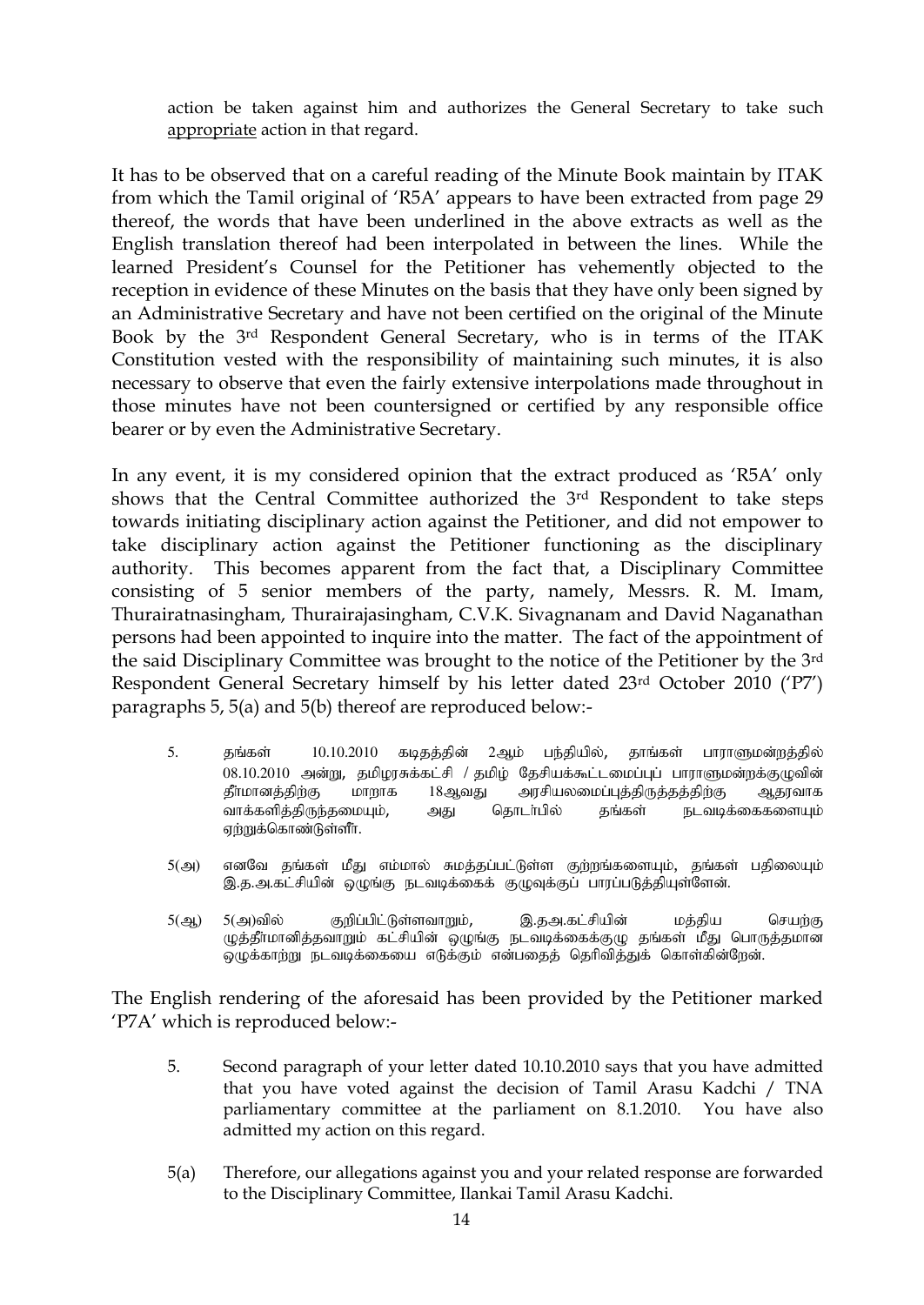5(b) As stated in 5(a), I wish to inform you that *the disciplinary committee will take appropriate action* as per the decision taken by the central action committee, Ilankai Tamil Arasu Kadchi. *(emphasis added).*

It is significant to note that it is clear from the aforesaid communication signed by the 3<sup>rd</sup> Respondent General Secretary of ITAK, that the intention was for the Disciplinary Committee to first inquire into the facts and circumstances relating to the charge against the Petitioner, which is presumably what was intended by the phrase "appropriate action" in the words highlighted in "P7" and "P7A". What followed thereafter has also given rise to controversy, as it would appear that the findings of the Disciplinary Committee which are contained in the purported report of the said Committee which was originally produced with the objections of the 3<sup>rd</sup> Respondent marked "R6", excluding page 4 thereof which was only made available to Court with a subsequent motion marked "R6 Part" to which the learned President"s Counsel for the Petitioner has taken objection.

To make things worse, the said report is signed only by four members of the Committee, and although it is stated in the subsequently produced page of the report that the member who omitted signing the document had been in communication with the other members by telephone, and had in fact concurred with the findings of the other members, no affidavit from the said member has been tendered to Court. In any event, it is also clear from the said report that the Disciplinary Committee has only made its recommendation, which presumably had to be confirmed by the disciplinary authority which is the Central Committee of ITAK with the possibility of review by the General Working Committee. The final part of the said report marked "R6" is quoted below:-

எமது இந்த ஏகமனதான தீர்மானம் ஆவது:-கௌரவ பொ. பியசேன அவர்கள் இலங்கைத் தமிழரசுக் கட்சியின் தீர்மானத்திற்கு எதிராக பாராளுமன்றத்தில்

1) உரையாற்றி<br>2) செயர்பட்டு

2) nraw;gl;L - mjhtJ> murhq;ff; fl;rpf;F khwpr; nrd;W

3) வாக்களித்ததன் மூலம் இலங்கைத் தமிழரசுக் கட்சியின் அமைப்புவிதிகளின் - விதி 8 (இ) 3 இற்கு முரணாக செயற்பட்டதன் காரணத்தினால் அவரை உடனடியாக இலங்கை ்கு,<br>தமிழரசுக் கட்சியின் உறுப்புரிமையிலிருந்து நீக்கும்படியாகவும் அப்படியாக அவா நீக்கப்படுவதை பாராளுமன்ற செயலாளா் நாயகத்திற்கும் தோ்தல்கள் ஆணையாளா் நாயகத்திற்கும் அறிவிக்கும்படி இக்குழு இத்தால் பரிந்துரைக்கின்றது.

The submission made by learned President"s Counsel for the 3rd Respondent that the word "பரிந்துரைக்கின்றது" used in the above report is a direction and not a recommendation has not been entirely convincing, and this Court is of the view that it has to give preference to the rendering of the said Tamil word by the General Secretary of the Ilankai Tamil Arasu Kadchi himself in "P12", which is fully in accord with the meaning of this word in ordinary parlance. We are therefore not persuaded by the submission of learned President"s Counsel for the 3rd Respondent that the Central Committee had delegated its disciplinary authority to the General Secretary of ITAK. Accordingly, when the final paragraph of P6 is translated into English, it should read as follows:-